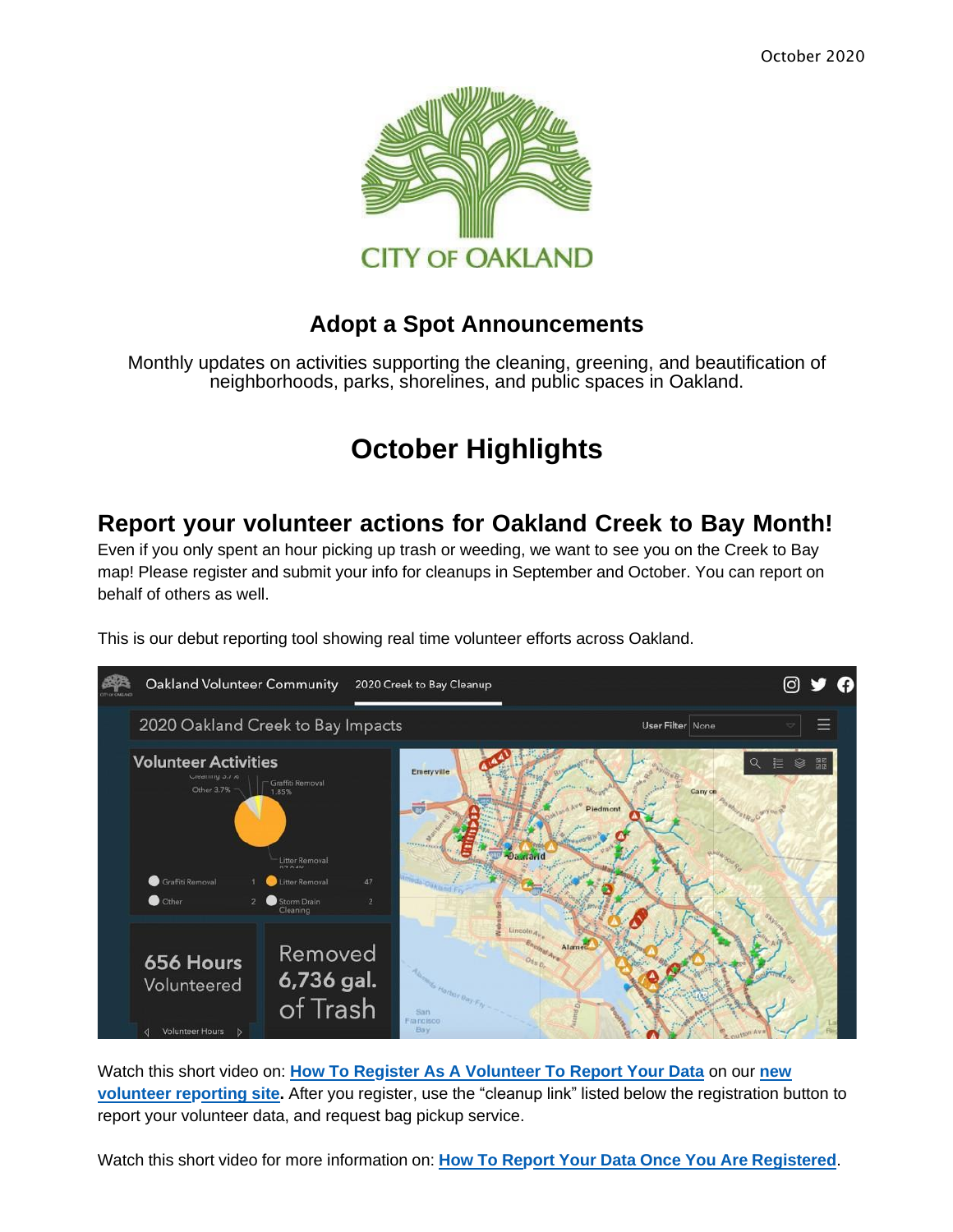Volunteers who report their actions will receive a Oakland Creek to Bay Day bandana displaying Oakland's creeks, while supplies last.

### **15th Annual Friends of Sausal Creek Native Plant Sale ONLINE: October 11th through 16th!**

Shop the Friends of Sausal Creek's annual native plant sale's large selection of high quality native plants from the comfort of your home. View their webstore at **[www.sausalcreek.org/native-plant-sale-2020](https://oaklandca19202.lt.acemlna.com/Prod/link-tracker?notrack=1&redirectUrl=aHR0cHMlM0ElMkYlMkZ1cmxkZWZlbnNlLnByb29mcG9pbnQuY29tJTJGdjIlMkZ1cmwlM0Z1JTNEaHR0cHMtM0FfX3d3dy5zYXVzYWxjcmVlay5vcmdfbmF0aXZlLTJEcGxhbnQtMkRzYWxlLTJEMjAyMCUyNmQlM0REd01GYVElMjZjJTNENlpib0tkSnpSOG5aT3F3QmpoUG5DdyUyNnIlM0RyclNzaklpSC1yTVZqVldnSXQtdndTVFZEZUUtdnh2X3M2SVh6YmpPNmljJTI2bSUzRHlic2UzbUM0UHlzbGt6VkMtR0Z2c3F5U2xzRGNqWlRHVnl0T080cW5UdTglMjZzJTNELW91UW5lT3VNRmR6eUwxZVdiN1hDRnlZbzhXTEhyTkM1a1Fvd2k5SnpHVSUyNmUlM0Q%3D&sig=7SWViVctiivkPd1nRdnwkCaQNYA7zVtC51uoWLtzuzLw&iat=1632343875&a=799335011&account=oaklandca19202%2Eactivehosted%2Ecom&email=LRRV6glqIfcVPcYsJBrMHi%2FZD%2BmsUFpJrc5fHf6IoVE%3D&s=bad97c655476f96a390a72c05a742011&i=482A467A2A5828)** to make purchases between 5:00pm October 11 and noon, October 16.

Orders will be assigned appointments for contact-free curbside pickup on October 17 or 18 in parking lot #2 below the Joaquin Miller Park Ranger Station.



Native plants provide essential habitat and food sources for many native species such as monarch butterflies, hummingbirds, and bees. Native plant sale purchases support the work of Friends of Sausal Creek restoring the watershed and educating future watershed stewards. Come get your plants and watch your garden bombinate and buzz with more life.

# **Celebrate the 150th Anniversary of North America's first wildlife refuge, Lake Merritt! October 23, 7-8 pm**

Celebrate the **[150th anniversary of North](https://oaklandca19202.lt.acemlna.com/Prod/link-tracker?notrack=1&redirectUrl=aHR0cHMlM0ElMkYlMkZ3d3cueW91dHViZS5jb20lMkZ3YXRjaCUzRnYlM0RjOHNZc2NSRVd3cw%3D%3D&sig=3u2LS29tu1iAcJSgPFQ3KFz2hDzvu9K9uSm1hLQsmaR4&iat=1632343875&a=799335011&account=oaklandca19202%2Eactivehosted%2Ecom&email=LRRV6glqIfcVPcYsJBrMHi%2FZD%2BmsUFpJrc5fHf6IoVE%3D&s=bad97c655476f96a390a72c05a742011&i=482A467A2A5829) [America's](https://oaklandca19202.lt.acemlna.com/Prod/link-tracker?notrack=1&redirectUrl=aHR0cHMlM0ElMkYlMkZ3d3cueW91dHViZS5jb20lMkZ3YXRjaCUzRnYlM0RjOHNZc2NSRVd3cw%3D%3D&sig=3u2LS29tu1iAcJSgPFQ3KFz2hDzvu9K9uSm1hLQsmaR4&iat=1632343875&a=799335011&account=oaklandca19202%2Eactivehosted%2Ecom&email=LRRV6glqIfcVPcYsJBrMHi%2FZD%2BmsUFpJrc5fHf6IoVE%3D&s=bad97c655476f96a390a72c05a742011&i=482A467A2A5829) first wildlife refuge: Lake Merritt** via an online gathering Friday, October 23, 7-8 pm.

For more background information on the development of the 150th anniversary project go to "**[A Conversation with Katie Noonan and](https://oaklandca19202.lt.acemlna.com/Prod/link-tracker?notrack=1&redirectUrl=aHR0cHMlM0ElMkYlMkZ3d3cuZmFjZWJvb2suY29tJTJGa3RvcDEwdHYlMkZ2aWRlb3MlMkYxNjg4MDIyMTk4MDI3NzAwJTJG&sig=6DFp1DLTVrCdMcU1RAGkWDxhDDSrPufU3YmUxBERusUQ&iat=1632343875&a=799335011&account=oaklandca19202%2Eactivehosted%2Ecom&email=LRRV6glqIfcVPcYsJBrMHi%2FZD%2BmsUFpJrc5fHf6IoVE%3D&s=bad97c655476f96a390a72c05a742011&i=482A467A2A5830) David Wofford**" on [Oakland's](https://oaklandca19202.lt.acemlna.com/Prod/link-tracker?notrack=1&redirectUrl=aHR0cHMlM0ElMkYlMkZ3d3cuZmFjZWJvb2suY29tJTJGa3RvcDEwdHYlMkZ2aWRlb3MlMkYxNjg4MDIyMTk4MDI3NzAwJTJG&sig=6DFp1DLTVrCdMcU1RAGkWDxhDDSrPufU3YmUxBERusUQ&iat=1632343875&a=799335011&account=oaklandca19202%2Eactivehosted%2Ecom&email=LRRV6glqIfcVPcYsJBrMHi%2FZD%2BmsUFpJrc5fHf6IoVE%3D&s=bad97c655476f96a390a72c05a742011&i=482A467A2A5830) KTOP Channel 10.

**[RSVP here](https://oaklandca19202.lt.acemlna.com/Prod/link-tracker?notrack=1&redirectUrl=aHR0cHMlM0ElMkYlMkZ3d3cuZXZlbnRicml0ZS5jb20lMkZlJTJGMTUwdGgtYW5uaXZlcnNhcnktb2YtdGhlLWxha2UtbWVycml0dC13aWxkbGlmZS1yZWZ1Z2UtdmlydHVhbC1jZWxlYnJhdGlvbi10aWNrZXRzLTExOTkyNjIwOTUyMQ%3D%3D&sig=7QwgkE9urr1pzhAFkZaknh1UMswPqhBdfwRBuonWuimT&iat=1632343875&a=799335011&account=oaklandca19202%2Eactivehosted%2Ecom&email=LRRV6glqIfcVPcYsJBrMHi%2FZD%2BmsUFpJrc5fHf6IoVE%3D&s=bad97c655476f96a390a72c05a742011&i=482A467A2A5831)** to join other community members and leaders addressing the challenges of environmental conservation, racial justice, climate change in the Bay Area and beyond.



#### **Nominate Capital Improvement Projects for Your Community by October 31!**



The City of Oakland's Capital Improvement Program guides investments in big projects that can range from restoring aging public buildings, improving streets and sidewalks, to creating or improving our parks.

Nominate projects by **October 31** via the survey at **[www.oaklandca.gov/topics/capital](https://oaklandca19202.lt.acemlna.com/Prod/link-tracker?notrack=1&redirectUrl=aHR0cCUzQSUyRiUyRnd3dy5vYWtsYW5kY2EuZ292JTJGdG9waWNzJTJGY2FwaXRhbC1pbXByb3ZlbWVudC1wcm9ncmFt&sig=4AxvSnge6HsDAxWS1DhyFZBXCEkVtBdWPn6xEU4mGnfo&iat=1632343875&a=799335011&account=oaklandca19202%2Eactivehosted%2Ecom&email=LRRV6glqIfcVPcYsJBrMHi%2FZD%2BmsUFpJrc5fHf6IoVE%3D&s=bad97c655476f96a390a72c05a742011&i=482A467A2A5832)[improvement-program](https://oaklandca19202.lt.acemlna.com/Prod/link-tracker?notrack=1&redirectUrl=aHR0cCUzQSUyRiUyRnd3dy5vYWtsYW5kY2EuZ292JTJGdG9waWNzJTJGY2FwaXRhbC1pbXByb3ZlbWVudC1wcm9ncmFt&sig=4AxvSnge6HsDAxWS1DhyFZBXCEkVtBdWPn6xEU4mGnfo&iat=1632343875&a=799335011&account=oaklandca19202%2Eactivehosted%2Ecom&email=LRRV6glqIfcVPcYsJBrMHi%2FZD%2BmsUFpJrc5fHf6IoVE%3D&s=bad97c655476f96a390a72c05a742011&i=482A467A2A5832)**.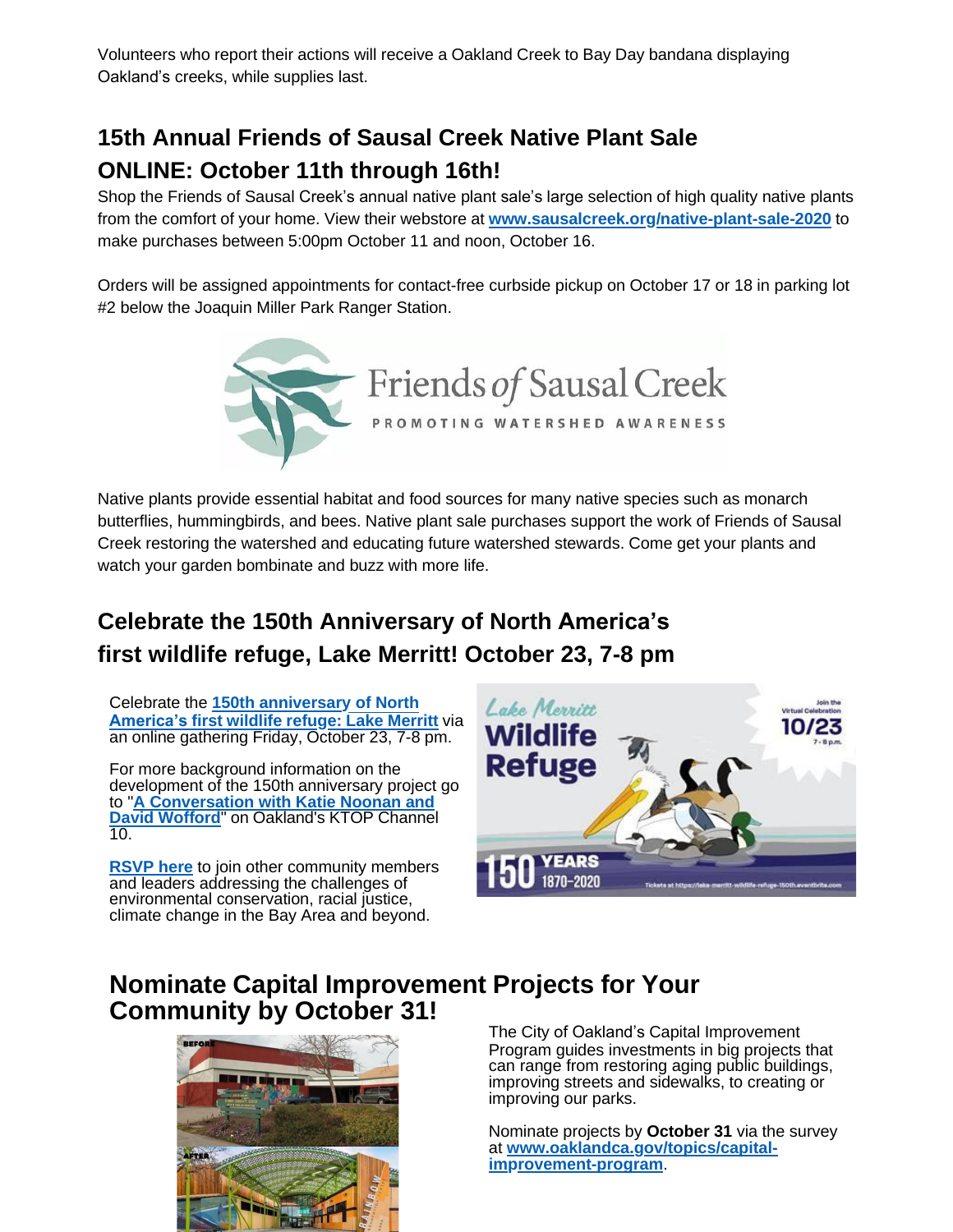#### **Apply to Join the Keep Oakland Beautiful Board by October 31**

Keep Oakland Beautiful is a 501(c)(3) organization that works with the City of Oakland toward supporting a clean, green, and litter free city.

Keep Oakland Beautiful is currently recruiting new volunteer Board members to join in January, 2021.

Applications are due by October 31, 2020.

For more information, and to apply, visit **[www.keepoaklandbeautiful.org/join-the-board.html.](https://oaklandca19202.lt.acemlna.com/Prod/link-tracker?notrack=1&redirectUrl=aHR0cHMlM0ElMkYlMkZ3d3cua2VlcG9ha2xhbmRiZWF1dGlmdWwub3JnJTJGam9pbi10aGUtYm9hcmQuaHRtbA%3D%3D&sig=5EcFogonX8DC2bwLMUjUqvZ3fAMQC4dbhGjHa2ac8J3E&iat=1632343875&a=799335011&account=oaklandca19202%2Eactivehosted%2Ecom&email=LRRV6glqIfcVPcYsJBrMHi%2FZD%2BmsUFpJrc5fHf6IoVE%3D&s=bad97c655476f96a390a72c05a742011&i=482A467A2A5822)**



### **Limited Time Discounts on Solar and Battery Installation!**



**[Bay Area Sunshares](https://oaklandca19202.lt.acemlna.com/Prod/link-tracker?notrack=1&redirectUrl=aHR0cHMlM0ElMkYlMkZ1cmxkZWZlbnNlLnByb29mcG9pbnQuY29tJTJGdjIlMkZ1cmwlM0Z1JTNEaHR0cHMtM0FfX29ha2xhbmRjYTE5MjAyLmx0LmFjZW1sbmEuY29tX1Byb2RfbGluay0yRHRyYWNrZXItM0Zub3RyYWNrLTNEMS0yNnJlZGlyZWN0VXJsLTNEYUhSMGNITWxNMEVsTWtZbE1rWjNkM2N1WW1GNVlYSmxZWE4xYm5Ob1lYSmxjeTV2Y21jbE1rWS0zRC0yNmEtM0Q3OTkzMzUwMTEtMjZhY2NvdW50LTNEb2FrbGFuZGNhMTkyMDItMjUyRWFjdGl2ZWhvc3RlZC0yNTJFY29tLTI2ZW1haWwtM0RZSXRVcmYtMjUyRnhFY2xVUk5RdGVRRmVnQ2R1RHQtMjUyRnVNVVFGZTQ3OGVVemIwOVEtMjUzRC0yNnMtM0Q0MjYyYTYyYmZlOTczOTdjZjY4ZTI1MGEwZDEwMDczMi0yNmktM0Q0NTJBNDM3QTBBNTI1NCUyNmQlM0REd01GYVElMjZjJTNENlpib0tkSnpSOG5aT3F3QmpoUG5DdyUyNnIlM0RjRzVtbVlDTThFaThHdkJCTHJSU0dsVnNhOUQ0R3Y5Z3Rsb0pZakpOdzJ3JTI2bSUzRDBOWjMxQ3dzYjJOMV9RcUdpdEc1MkFKSi1vRzVveXFuVER0TlpyS0M1OHclMjZzJTNEUlYzbGFrQkEzQ2p5cUk1WS1CTnR2eVVkY1lLNUROcEZRQjk5Q0VKdXQyRSUyNmUlM0Q%3D&sig=8A1ooFiesnEq5apywj4tdq6E9Bgq3wh3VFZ9Mh3stBQT&iat=1632343875&a=799335011&account=oaklandca19202%2Eactivehosted%2Ecom&email=LRRV6glqIfcVPcYsJBrMHi%2FZD%2BmsUFpJrc5fHf6IoVE%3D&s=bad97c655476f96a390a72c05a742011&i=482A467A2A5833)** is providing easy and affordable solar and battery consultation and installation for residents who sign up before November 30th. Sunshares partners with prevetted solar providers to offer free quotes and

installation at 15-20% below average market prices on solar and 10% discounts for battery storage.

**[Sign up before November 30th](https://oaklandca19202.lt.acemlna.com/Prod/link-tracker?notrack=1&redirectUrl=aHR0cHMlM0ElMkYlMkZ1cmxkZWZlbnNlLnByb29mcG9pbnQuY29tJTJGdjIlMkZ1cmwlM0Z1JTNEaHR0cHMtM0FfX29ha2xhbmRjYTE5MjAyLmx0LmFjZW1sbmEuY29tX1Byb2RfbGluay0yRHRyYWNrZXItM0Zub3RyYWNrLTNEMS0yNnJlZGlyZWN0VXJsLTNEYUhSMGNITWxNMEVsTWtZbE1rWjNkM2N1WW1GNVlYSmxZWE4xYm5Ob1lYSmxjeTV2Y21jbE1rWS0zRC0yNmEtM0Q3OTkzMzUwMTEtMjZhY2NvdW50LTNEb2FrbGFuZGNhMTkyMDItMjUyRWFjdGl2ZWhvc3RlZC0yNTJFY29tLTI2ZW1haWwtM0RZSXRVcmYtMjUyRnhFY2xVUk5RdGVRRmVnQ2R1RHQtMjUyRnVNVVFGZTQ3OGVVemIwOVEtMjUzRC0yNnMtM0Q0MjYyYTYyYmZlOTczOTdjZjY4ZTI1MGEwZDEwMDczMi0yNmktM0Q0NTJBNDM3QTBBNTI1NCUyNmQlM0REd01GYVElMjZjJTNENlpib0tkSnpSOG5aT3F3QmpoUG5DdyUyNnIlM0RjRzVtbVlDTThFaThHdkJCTHJSU0dsVnNhOUQ0R3Y5Z3Rsb0pZakpOdzJ3JTI2bSUzRDBOWjMxQ3dzYjJOMV9RcUdpdEc1MkFKSi1vRzVveXFuVER0TlpyS0M1OHclMjZzJTNEUlYzbGFrQkEzQ2p5cUk1WS1CTnR2eVVkY1lLNUROcEZRQjk5Q0VKdXQyRSUyNmUlM0Q%3D&sig=8A1ooFiesnEq5apywj4tdq6E9Bgq3wh3VFZ9Mh3stBQT&iat=1632343875&a=799335011&account=oaklandca19202%2Eactivehosted%2Ecom&email=LRRV6glqIfcVPcYsJBrMHi%2FZD%2BmsUFpJrc5fHf6IoVE%3D&s=bad97c655476f96a390a72c05a742011&i=482A467A2A5833)** for a no-obligation consultation and to receive these discounted rates. Learn more via one of their upcoming **[webinars](https://oaklandca19202.lt.acemlna.com/Prod/link-tracker?notrack=1&redirectUrl=aHR0cHMlM0ElMkYlMkZ1cmxkZWZlbnNlLnByb29mcG9pbnQuY29tJTJGdjIlMkZ1cmwlM0Z1JTNEaHR0cHMtM0FfX29ha2xhbmRjYTE5MjAyLmx0LmFjZW1sbmEuY29tX1Byb2RfbGluay0yRHRyYWNrZXItM0Zub3RyYWNrLTNEMS0yNnJlZGlyZWN0VXJsLTNEYUhSMGNITWxNMEVsTWtZbE1rWjNkM2N1WlhabGJuUmljbWwwWlM1amIyMGxNa1psSlRKR2MzVnVjMmhoY21WekxYZGxZbWx1WVhJdGRHbGphMlYwY3kweE1UZzJOVGMxTXpRNE9ERS0zRC0yNmEtM0Q3OTkzMzUwMTEtMjZhY2NvdW50LTNEb2FrbGFuZGNhMTkyMDItMjUyRWFjdGl2ZWhvc3RlZC0yNTJFY29tLTI2ZW1haWwtM0RZSXRVcmYtMjUyRnhFY2xVUk5RdGVRRmVnQ2R1RHQtMjUyRnVNVVFGZTQ3OGVVemIwOVEtMjUzRC0yNnMtM0Q0MjYyYTYyYmZlOTczOTdjZjY4ZTI1MGEwZDEwMDczMi0yNmktM0Q0NTJBNDM3QTBBNTI1NSUyNmQlM0REd01GYVElMjZjJTNENlpib0tkSnpSOG5aT3F3QmpoUG5DdyUyNnIlM0RjRzVtbVlDTThFaThHdkJCTHJSU0dsVnNhOUQ0R3Y5Z3Rsb0pZakpOdzJ3JTI2bSUzRDBOWjMxQ3dzYjJOMV9RcUdpdEc1MkFKSi1vRzVveXFuVER0TlpyS0M1OHclMjZzJTNEbzNGNzhSVjhIRVZ6bGU5VWJLY1BwV1Etc3pEbGpaNnFBMWVuTEJoMTZCTSUyNmUlM0Q%3D&sig=DGnXPUG1fhaYGRGVePgMgBsiFTQnP4FXc3SAPetxtziy&iat=1632343875&a=799335011&account=oaklandca19202%2Eactivehosted%2Ecom&email=LRRV6glqIfcVPcYsJBrMHi%2FZD%2BmsUFpJrc5fHf6IoVE%3D&s=bad97c655476f96a390a72c05a742011&i=482A467A2A5834)**.

#### **EBCE Resilient Home Program New Solar and Battery Backup Bundle Packages**

East Bay Community Energy (EBCE), Oakland's [electricity](https://oaklandca19202.lt.acemlna.com/Prod/link-tracker?notrack=1&redirectUrl=aHR0cHMlM0ElMkYlMkZ1cmxkZWZlbnNlLnByb29mcG9pbnQuY29tJTJGdjIlMkZ1cmwlM0Z1JTNEaHR0cHMtM0FfX29ha2xhbmRjYTE5MjAyLmx0LmFjZW1sbmEuY29tX1Byb2RfbGluay0yRHRyYWNrZXItM0Zub3RyYWNrLTNEMS0yNnJlZGlyZWN0VXJsLTNEYUhSMGNITWxNMEVsTWtZbE1rWmxZbU5sTG05eVp5VXlSbkpsYzJsc2FXVnVkQzFvYjIxbEpUSkctMjZhLTNENzk5MzM1MDExLTI2YWNjb3VudC0zRG9ha2xhbmRjYTE5MjAyLTI1MkVhY3RpdmVob3N0ZWQtMjUyRWNvbS0yNmVtYWlsLTNEWUl0VXJmLTI1MkZ4RWNsVVJOUXRlUUZlZ0NkdUR0LTI1MkZ1TVVRRmU0NzhlVXpiMDlRLTI1M0QtMjZzLTNENDI2MmE2MmJmZTk3Mzk3Y2Y2OGUyNTBhMGQxMDA3MzItMjZpLTNENDUyQTQzN0EwQTUyNTYlMjZkJTNERHdNRmFRJTI2YyUzRDZaYm9LZEp6UjhuWk9xd0JqaFBuQ3clMjZyJTNEY0c1bW1ZQ004RWk4R3ZCQkxyUlNHbFZzYTlENEd2OWd0bG9KWWpKTncydyUyNm0lM0QwTlozMUN3c2IyTjFfUXFHaXRHNTJBSkotb0c1b3lxblREdE5acktDNTh3JTI2cyUzREVzNGM3UFJTUjdOaTBzRTdtb2NXVW5RMnVWalg5Z0d4NnoyVnNjNjJWb2clMjZlJTNE&sig=2JbWhig6gKWAvMFH22t4YSQ1eJ9pGtEt7ZF52fzLi2Pn&iat=1632343875&a=799335011&account=oaklandca19202%2Eactivehosted%2Ecom&email=LRRV6glqIfcVPcYsJBrMHi%2FZD%2BmsUFpJrc5fHf6IoVE%3D&s=bad97c655476f96a390a72c05a742011&i=482A467A2A5835) provider, has launched the **Resilient Home Program** [for Alameda County residents](https://oaklandca19202.lt.acemlna.com/Prod/link-tracker?notrack=1&redirectUrl=aHR0cHMlM0ElMkYlMkZ1cmxkZWZlbnNlLnByb29mcG9pbnQuY29tJTJGdjIlMkZ1cmwlM0Z1JTNEaHR0cHMtM0FfX29ha2xhbmRjYTE5MjAyLmx0LmFjZW1sbmEuY29tX1Byb2RfbGluay0yRHRyYWNrZXItM0Zub3RyYWNrLTNEMS0yNnJlZGlyZWN0VXJsLTNEYUhSMGNITWxNMEVsTWtZbE1rWmxZbU5sTG05eVp5VXlSbkpsYzJsc2FXVnVkQzFvYjIxbEpUSkctMjZhLTNENzk5MzM1MDExLTI2YWNjb3VudC0zRG9ha2xhbmRjYTE5MjAyLTI1MkVhY3RpdmVob3N0ZWQtMjUyRWNvbS0yNmVtYWlsLTNEWUl0VXJmLTI1MkZ4RWNsVVJOUXRlUUZlZ0NkdUR0LTI1MkZ1TVVRRmU0NzhlVXpiMDlRLTI1M0QtMjZzLTNENDI2MmE2MmJmZTk3Mzk3Y2Y2OGUyNTBhMGQxMDA3MzItMjZpLTNENDUyQTQzN0EwQTUyNTYlMjZkJTNERHdNRmFRJTI2YyUzRDZaYm9LZEp6UjhuWk9xd0JqaFBuQ3clMjZyJTNEY0c1bW1ZQ004RWk4R3ZCQkxyUlNHbFZzYTlENEd2OWd0bG9KWWpKTncydyUyNm0lM0QwTlozMUN3c2IyTjFfUXFHaXRHNTJBSkotb0c1b3lxblREdE5acktDNTh3JTI2cyUzREVzNGM3UFJTUjdOaTBzRTdtb2NXVW5RMnVWalg5Z0d4NnoyVnNjNjJWb2clMjZlJTNE&sig=2JbWhig6gKWAvMFH22t4YSQ1eJ9pGtEt7ZF52fzLi2Pn&iat=1632343875&a=799335011&account=oaklandca19202%2Eactivehosted%2Ecom&email=LRRV6glqIfcVPcYsJBrMHi%2FZD%2BmsUFpJrc5fHf6IoVE%3D&s=bad97c655476f96a390a72c05a742011&i=482A467A2A5835) to provide pre-negotiated pricing for rooftop solar and battery storage.



**[Sign up](https://oaklandca19202.lt.acemlna.com/Prod/link-tracker?notrack=1&redirectUrl=aHR0cHMlM0ElMkYlMkZ1cmxkZWZlbnNlLnByb29mcG9pbnQuY29tJTJGdjIlMkZ1cmwlM0Z1JTNEaHR0cHMtM0FfX29ha2xhbmRjYTE5MjAyLmx0LmFjZW1sbmEuY29tX1Byb2RfbGluay0yRHRyYWNrZXItM0Zub3RyYWNrLTNEMS0yNnJlZGlyZWN0VXJsLTNEYUhSMGNITWxNMEVsTWtZbE1rWmxZbU5sTG05eVp5VXlSbkpsYzJsc2FXVnVkQzFvYjIxbEpUSkctMjZhLTNENzk5MzM1MDExLTI2YWNjb3VudC0zRG9ha2xhbmRjYTE5MjAyLTI1MkVhY3RpdmVob3N0ZWQtMjUyRWNvbS0yNmVtYWlsLTNEWUl0VXJmLTI1MkZ4RWNsVVJOUXRlUUZlZ0NkdUR0LTI1MkZ1TVVRRmU0NzhlVXpiMDlRLTI1M0QtMjZzLTNENDI2MmE2MmJmZTk3Mzk3Y2Y2OGUyNTBhMGQxMDA3MzItMjZpLTNENDUyQTQzN0EwQTUyNTYlMjZkJTNERHdNRmFRJTI2YyUzRDZaYm9LZEp6UjhuWk9xd0JqaFBuQ3clMjZyJTNEY0c1bW1ZQ004RWk4R3ZCQkxyUlNHbFZzYTlENEd2OWd0bG9KWWpKTncydyUyNm0lM0QwTlozMUN3c2IyTjFfUXFHaXRHNTJBSkotb0c1b3lxblREdE5acktDNTh3JTI2cyUzREVzNGM3UFJTUjdOaTBzRTdtb2NXVW5RMnVWalg5Z0d4NnoyVnNjNjJWb2clMjZlJTNE&sig=2JbWhig6gKWAvMFH22t4YSQ1eJ9pGtEt7ZF52fzLi2Pn&iat=1632343875&a=799335011&account=oaklandca19202%2Eactivehosted%2Ecom&email=LRRV6glqIfcVPcYsJBrMHi%2FZD%2BmsUFpJrc5fHf6IoVE%3D&s=bad97c655476f96a390a72c05a742011&i=482A467A2A5835)** for this limited time program. Resilient Home offers an additional **\$1,250 incentive** if homeowners enroll their battery with EBCE to share power during peak times. Single-family, duplex, condo and townhouse homeowners are all eligible.

#### **Sign up for Oakland's Sustainability + Climate Action listserv!**

**[Sign](https://oaklandca19202.lt.acemlna.com/Prod/link-tracker?notrack=1&redirectUrl=aHR0cHMlM0ElMkYlMkZ3d3cub2FrbGFuZGNhLmdvdiUyRnNlcnZpY2VzJTJGc2lnbi11cC1mb3Itc3VzdGFpbmFiaWxpdHktYW5kLWNsaW1hdGUtbmV3cw%3D%3D&sig=HEdxVk3X4ohvto6ZvUD1EnppDbre4uVEE1t3o5DHTnXF&iat=1632343875&a=799335011&account=oaklandca19202%2Eactivehosted%2Ecom&email=LRRV6glqIfcVPcYsJBrMHi%2FZD%2BmsUFpJrc5fHf6IoVE%3D&s=bad97c655476f96a390a72c05a742011&i=482A467A2A5836) up** for Oakland's Sustainability + Climate listserv to receive a periodic newsletter as well as time sensitive resources and opportunities to engage in equitable climate action! Featured topics include clean energy and transportation resources, waste and materials, and climate resilience.

For more information, please visit Oakland's **[Sustainability website.](https://oaklandca19202.lt.acemlna.com/Prod/link-tracker?notrack=1&redirectUrl=aHR0cHMlM0ElMkYlMkZ3d3cub2FrbGFuZGNhLmdvdiUyRnRvcGljcyUyRnN1c3RhaW5hYmxlLW9ha2xhbmQtMQ%3D%3D&sig=8YYKcrkDPt2opimqde8YZGLQEGURg8WHDated2Savryz&iat=1632343875&a=799335011&account=oaklandca19202%2Eactivehosted%2Ecom&email=LRRV6glqIfcVPcYsJBrMHi%2FZD%2BmsUFpJrc5fHf6IoVE%3D&s=bad97c655476f96a390a72c05a742011&i=482A467A2A5837)**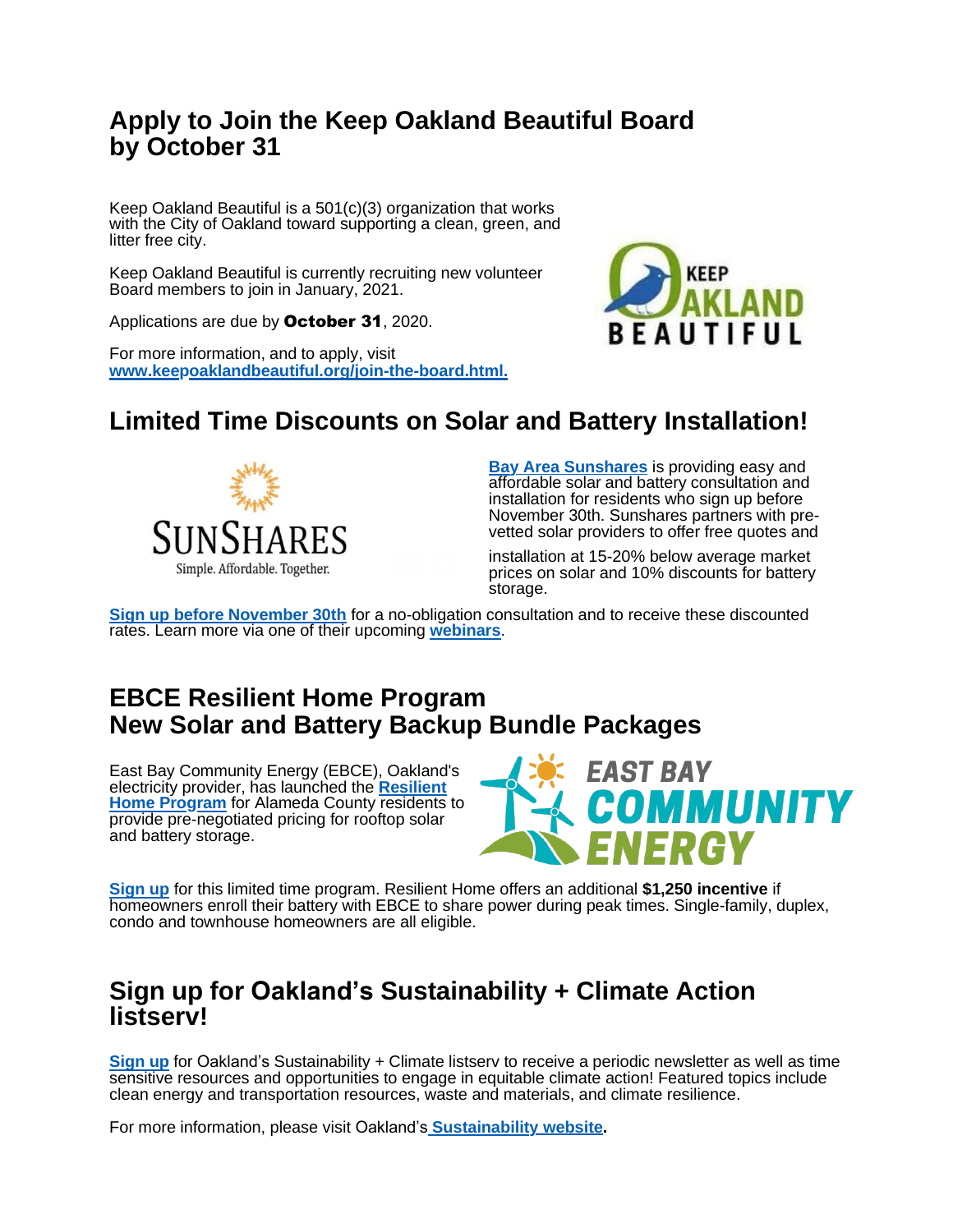# **Curbside Bulky Pickup Service**

Everybody's got stuff they need to get rid of. Why put it off?

Call Waste Management at (510) 613-8710 to schedule your free bulky [pickup!](https://oaklandca19202.lt.acemlna.com/Prod/link-tracker?notrack=1&redirectUrl=aHR0cHMlM0ElMkYlMkZ5b3V0dS5iZSUyRmI5SmU3V1VGbExF&sig=912za77T2WVpiXfXPTRjxiySxqeppj3pXDZgK3W5j7sb&iat=1632343875&a=799335011&account=oaklandca19202%2Eactivehosted%2Ecom&email=LRRV6glqIfcVPcYsJBrMHi%2FZD%2BmsUFpJrc5fHf6IoVE%3D&s=bad97c655476f96a390a72c05a742011&i=482A467A2A5818)



If your building has two or more units, ask your property manager to schedule pickup. A customer service representative will review **Bulky Pickup [guidelines](https://oaklandca19202.lt.acemlna.com/Prod/link-tracker?notrack=1&redirectUrl=aHR0cHMlM0ElMkYlMkZ3d3cub2FrbGFuZHJlY3ljbGVzLmNvbSUyRmJ1bGt5LXBpY2t1cC1zZXJ2aWNlcyUyRg%3D%3D&sig=6fKsbxgNWacvZKNPMCFHLVLtXhSZ1iVsBsSebTQfCycV&iat=1632343875&a=799335011&account=oaklandca19202%2Eactivehosted%2Ecom&email=LRRV6glqIfcVPcYsJBrMHi%2FZD%2BmsUFpJrc5fHf6IoVE%3D&s=bad97c655476f96a390a72c05a742011&i=482A467A2A5819)** and schedule an appointment within two (2) weeks of your call.

For detailed set out instructions and a list of acceptable materials please visit **[OaklandRecycles.com](https://oaklandca19202.lt.acemlna.com/Prod/link-tracker?notrack=1&redirectUrl=aHR0cHMlM0ElMkYlMkZ3d3cub2FrbGFuZHJlY3ljbGVzLmNvbSUyRmJ1bGt5LXBpY2t1cC1zZXJ2aWNlcyUyRg%3D%3D&sig=6fKsbxgNWacvZKNPMCFHLVLtXhSZ1iVsBsSebTQfCycV&iat=1632343875&a=799335011&account=oaklandca19202%2Eactivehosted%2Ecom&email=LRRV6glqIfcVPcYsJBrMHi%2FZD%2BmsUFpJrc5fHf6IoVE%3D&s=bad97c655476f96a390a72c05a742011&i=482A467A2A5819)**.

### **Oaklanders Compost Right!**



Oakland Recycles wants to ensure a healthy, clean, and sustainable future for all residents.

Sorting food scraps and food-soiled paper correctly is an important part of making that happen!

Do your part and **[watch this video on how to compost](https://oaklandca19202.lt.acemlna.com/Prod/link-tracker?notrack=1&redirectUrl=aHR0cHMlM0ElMkYlMkZ3d3cueW91dHViZS5jb20lMkZ3YXRjaCUzRnYlM0REZ252YlB3NHY1TSUyNmZlYXR1cmUlM0R5b3V0dS5iZQ%3D%3D&sig=CTiEABqzEarQdRP4vrU8XBcHHKsiRcwBEMS89JWWfLt3&iat=1632343875&a=799335011&account=oaklandca19202%2Eactivehosted%2Ecom&email=LRRV6glqIfcVPcYsJBrMHi%2FZD%2BmsUFpJrc5fHf6IoVE%3D&s=bad97c655476f96a390a72c05a742011&i=482A467A2A5838)** to help you get started.

Visit **[OaklandRecycles.com](https://oaklandca19202.lt.acemlna.com/Prod/link-tracker?notrack=1&redirectUrl=aHR0cCUzQSUyRiUyRnd3dy5vYWtsYW5kcmVjeWNsZXMuY29tJTJG&sig=6hL4dujFZNo5gYzpvorN57RPC4whGRJmFbpVGprycqev&iat=1632343875&a=799335011&account=oaklandca19202%2Eactivehosted%2Ecom&email=LRRV6glqIfcVPcYsJBrMHi%2FZD%2BmsUFpJrc5fHf6IoVE%3D&s=bad97c655476f96a390a72c05a742011&i=482A467A2A5840)** to learn more about Oakland's recycling and waste management services.

### **Attend Citywide Parks Workshop, Saturday, November 14, 9:00am to 1:00pm**

Attend the Oakland Parks and Recreation Foundation's 1st annual Citywide Parks Workshop, taking place on Saturday, November 14, from 9:00am to 1:00pm.

Join online to network, collaborate, and learn about strategies and tools to improve Oakland parks.

Whether you are an experienced community leader or a new volunteer just getting started, this is the workshop for you.

Learn more and register for this free event at **[oaklandparks.org](https://oaklandca19202.lt.acemlna.com/Prod/link-tracker?notrack=1&redirectUrl=aHR0cHMlM0ElMkYlMkZ3d3cub2FrbGFuZHBhcmtzLm9yZyUyRjIwMjAtY2l0eXdpZGUtcGFya3Mtd29ya3Nob3AlMkY%3D&sig=GeSCUsPuHSDrvaTW39o6UD86MJUp52BXubhhniZw7JQn&iat=1632343875&a=799335011&account=oaklandca19202%2Eactivehosted%2Ecom&email=LRRV6glqIfcVPcYsJBrMHi%2FZD%2BmsUFpJrc5fHf6IoVE%3D&s=bad97c655476f96a390a72c05a742011&i=482A467A2A5839)**.



# **California Grants**

The California State Library has launched the California Grants Portal, your one destination to find all state-administered grant and